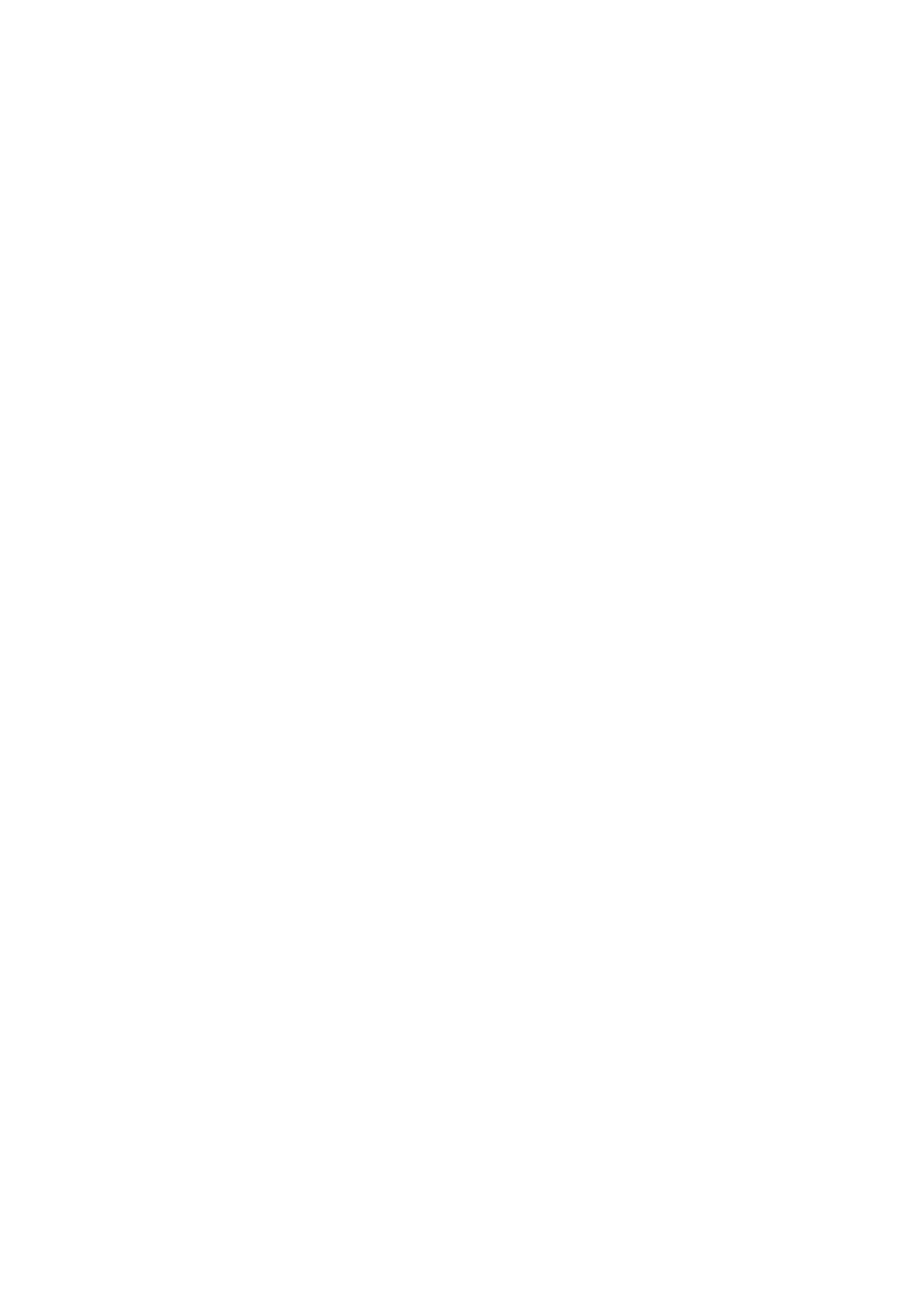## **XHD REVERSE TIP NOZZLES**



|   | <b>ORIFICE SIZE - INCHES</b> |           |     |      |      |      |      |      |      |      |      |      |      |      |      |      |      |      |      |
|---|------------------------------|-----------|-----|------|------|------|------|------|------|------|------|------|------|------|------|------|------|------|------|
|   | (MM)                         | IN        | 007 | .009 | .011 | .013 | .015 | .017 | .019 | .021 | .023 | 025  | .027 | .029 | 031  | .033 | 035  | .037 | .039 |
|   | $(51-102)$                   | $2 - 4$   | 107 | 109  | 111  | 113  | 115  | 117  | 119  | 121  |      |      |      |      |      |      |      |      | 139  |
| F | $(102 - 152)$                | $4 - 6$   |     | 209  | 211  | 213  | 215  | 217  | 219  | 221  |      | 225  | 227  | 229  | 231  |      | 235  |      | 239  |
| А | $(152 - 203)$                | $6 - 8$   | 307 | 309  | 311  | 313  | 315  | 317  | 319  | 321  | 323  | 325  | 327  | 329  | 331  | 333  | 335  | 337  | 339  |
| N | $(203 - 254)$                | $8 - 10$  |     | 409  | 411  | 413  | 415  | 417  | 419  | 421  | 423  | 425  | 427  | 429  | 431  | 433  | 435  | 437  | 439  |
|   | $(254 - 305)$                | $10 - 12$ |     | 509  | 511  | 513  | 515  | 517  | 519  | 521  | 523  | 525  | 527  | 529  | 531  | 533  | 535  | 537  | 539  |
| W | $(305 - 356)$                | $12 - 14$ |     | 609  | 611  | 613  | 615  | 617  | 619  | 621  | 623  | 625  | 627  | 629  | 631  | 633  | 635  | 637  | 639  |
| D | (356-406)                    | 14-16     |     |      | 711  | 713  | 715  | 717  | 719  | 721  | 723  | 725  | 727  | 729  | 731  | 733  | 735  | 737  | 739  |
| н | $(406 - 457)$                | $16 - 18$ |     |      |      | 813  | 815  | 817  | 819  | 821  | 823  | 825  | 827  | 829  | 831  | 833  | 835  | 837  | 839  |
|   | $(457 - 508)$                | 18-20     |     |      |      |      |      |      |      |      | 923  |      | 927  |      | 931  | 933  | 935  | 937  | 939  |
|   | Flow Rate (gpm)              |           | .05 | .09  | .12  | .18  | .24  | .31  | .38  | .47  | .57  | .67  | .74  | .90  | 1.03 | 1.17 | 1.31 | 1.47 | 1.63 |
|   | Flow Rate (Ipm)              |           | .20 | .33  | .49  | .69  | .91  | 1.17 | 1.47 | 1.79 | 2.15 | 2.54 | 2.96 | 3.42 | 3.90 | 4.42 | 4.98 | 5.56 | 6.18 |

## **ORIFICE SIZE - INCHES**

| F<br>A<br>N<br>W<br>D<br>н | (MM)            | IN        | .041 | 043            | .045 | .047 | .049 | .051  | .053  | .055  | .057  | .059  | .061 | .063 | .065                    | 067 | .069 | .071 | .075                          | .081 |
|----------------------------|-----------------|-----------|------|----------------|------|------|------|-------|-------|-------|-------|-------|------|------|-------------------------|-----|------|------|-------------------------------|------|
|                            | $(51-102)$      | $2 - 4$   |      |                |      |      |      |       |       |       |       |       |      |      |                         |     |      |      |                               |      |
|                            | $(102 - 152)$   | $4-6$     |      |                |      |      |      |       |       |       |       |       |      |      |                         |     |      |      |                               |      |
|                            | $(152 - 203)$   | $6 - 8$   | 341  | 343            | 345  | 347  |      | 351   |       | 355   |       |       |      |      |                         |     |      |      |                               |      |
|                            | $(203 - 254)$   | $8 - 10$  | 441  | 443            | 445  | 447  | 449  | 451   |       | 455   |       | 459   | 461  | 463  | 465                     | 467 |      | 471  | 475                           | 481  |
|                            | $(254-305)$     | $10 - 12$ | 541  | 543            | 545  | 547  | 549  | 551   | 553   | 555   | 557   |       | 561  |      | 565                     | 567 |      | 571  | 575                           |      |
|                            | $(305 - 356)$   | $12 - 14$ | 641  | 643            | 645  | 647  | 649  | 651   |       | 655   | 657   | 659   | 661  | 663  | 665                     | 667 | 669  | 671  | 675                           |      |
|                            | $(356-406)$     | 14-16     | 741  | 743            |      | 747  | 749  | 751   | 753   | 755   |       |       | 761  |      |                         | 767 |      | 771  |                               |      |
|                            | $(406 - 457)$   | $16-18$   | 841  | 843            |      | 847  |      | 851   |       | 855   |       |       | 861  | 863  |                         | 867 |      |      |                               |      |
|                            | $(457-508)$     | 18-20     |      |                |      |      |      |       |       |       |       |       |      |      |                         |     |      |      |                               |      |
|                            | Flow Rate (gpm) |           | 1.8  | $\overline{2}$ | 2.2  | 2.4  | 2.6  | 2.79  | 4.3   | 3.3   | 3.5   | 3.7   | 4.0  | 4.3  | 4.5                     | 4.8 | 5.1  | 5.4  | 6                             |      |
|                            | Flow Rate (Ipm) |           | 6.83 | 7.51           | 8.23 | 8.98 | 9.76 | 10.57 | 16.13 | 12.29 | 13.20 | 14.14 |      |      | 15.12 16.13 17.17 18.24 |     |      |      | 19.34   20.48   22.85   26.66 |      |

Water @ 138 bar (13.8 MPA, 2000 psi) - paints with a higher viscosity will decrease the flow rate **Example: for a tip with a .039" orifice and a 254mm (10") pattern, order XHD539** 



 **XHD001 - XHD RAC Guard**  for pressures up to 500 bar (50.0 MPa,7250 psi)